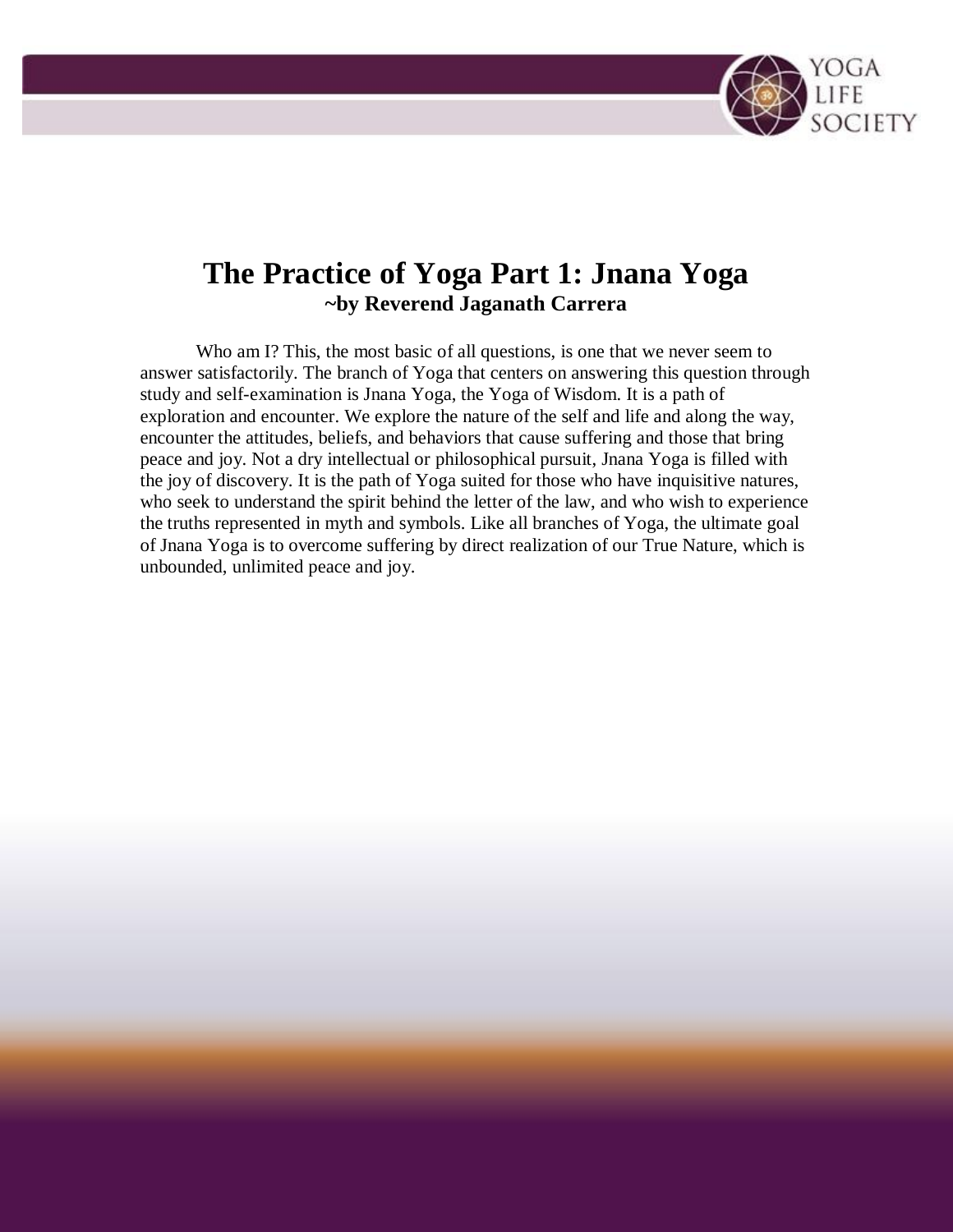## **The Practice of Yoga Part 1: Jnana Yoga**

Who am I? This, the most basic of all questions, is one that we never seem to answer satisfactorily. The branch of Yoga that centers on answering this question through study and self-examination is Jnana Yoga, the Yoga of Wisdom. It is a path of exploration and encounter. We explore the nature of the self and life and along the way, encounter the attitudes, beliefs, and behaviors that cause suffering and those that bring peace and joy. Not a dry intellectual or philosophical pursuit, Jnana Yoga is filled with the joy of discovery. It is the path of Yoga suited for those who have inquisitive natures, who seek to understand the spirit behind the letter of the law, and who wish to experience the truths represented in myth and symbols. Like all branches of Yoga, the ultimate goal of Jnana Yoga is to overcome suffering by direct realization of our True Nature, which is unbounded, unlimited peace and joy.

#### **A Taste of Jnana Yoga**

Rather than start with Jnana Yoga theory, let's begin by engaging in some selfexamination. We will briefly focus on an assumption that almost everyone shares, but may have never fully addressed: the belief that who we are - our nature or identity - is in some way a combination of our body and mind.

Let's begin with the body. Is my essential nature physical? Try to answer the following questions, not in a quick mechanical way, but after a period of focus and attention. "Am I my thumb? Is my sense of self located in my thumb? If it is, then if I lose my thumb, shouldn"t I cease to exist? In any case, I seem to be separate from the thumb, aware of it, watching it, experiencing it. What about my arm, Stomach, or Lungs?" It should be fairly easy to notice that you are not contained in any one body part. Maybe your self-identity is housed in the body as a whole.

Try this experiment. Point to yourself. Now, if I ask you what you pointed to most will say, "my chest," or "my head." Some will make a grand sweep of the hand from head to toe, and say, "my body." You seem to be pointing to parts of yourself, but never you.

Notice how our common everyday language displays an intuitive grasp that we are not the body . . . *my* arm, *my* leg, *my* lungs, *m*y body. That doesn"t sound different from, *my* shirt, *my* watch, *my* glasses. I am not the body, but it's owner.

What about my mind? I can know the contents of my conscious mind at any moment. "I am tall. "I am happy." "I am remembering you." "I can picture my hometown even now." If *I* can know the contents of the mind: thoughts, words, images, feelings – than my mind may not be who I am. The contents of the mind changes constantly and rapidly, but "I" feeling – the sense of self-awareness - remains. There is some part of aspect of who we are that is beyond thought processes, the essential core of who we are that witnesses all the changes that the mind goes through, and is the seat of our selfidentity. I am the owner and witness of my mind just as I am the witness of my body.

Practicing his self-examination can have a profound impact on the suffering we face in life. It deepens and refines how we experience life. When I feel pain, it is worth contemplating: "Am *I* in pain or is it *my* knee?" If I"m not in pain, if the discomfort is in my body, then my mind has the potential to transcend that pain, learn what lessons that can be gained from the experience, and be at peace.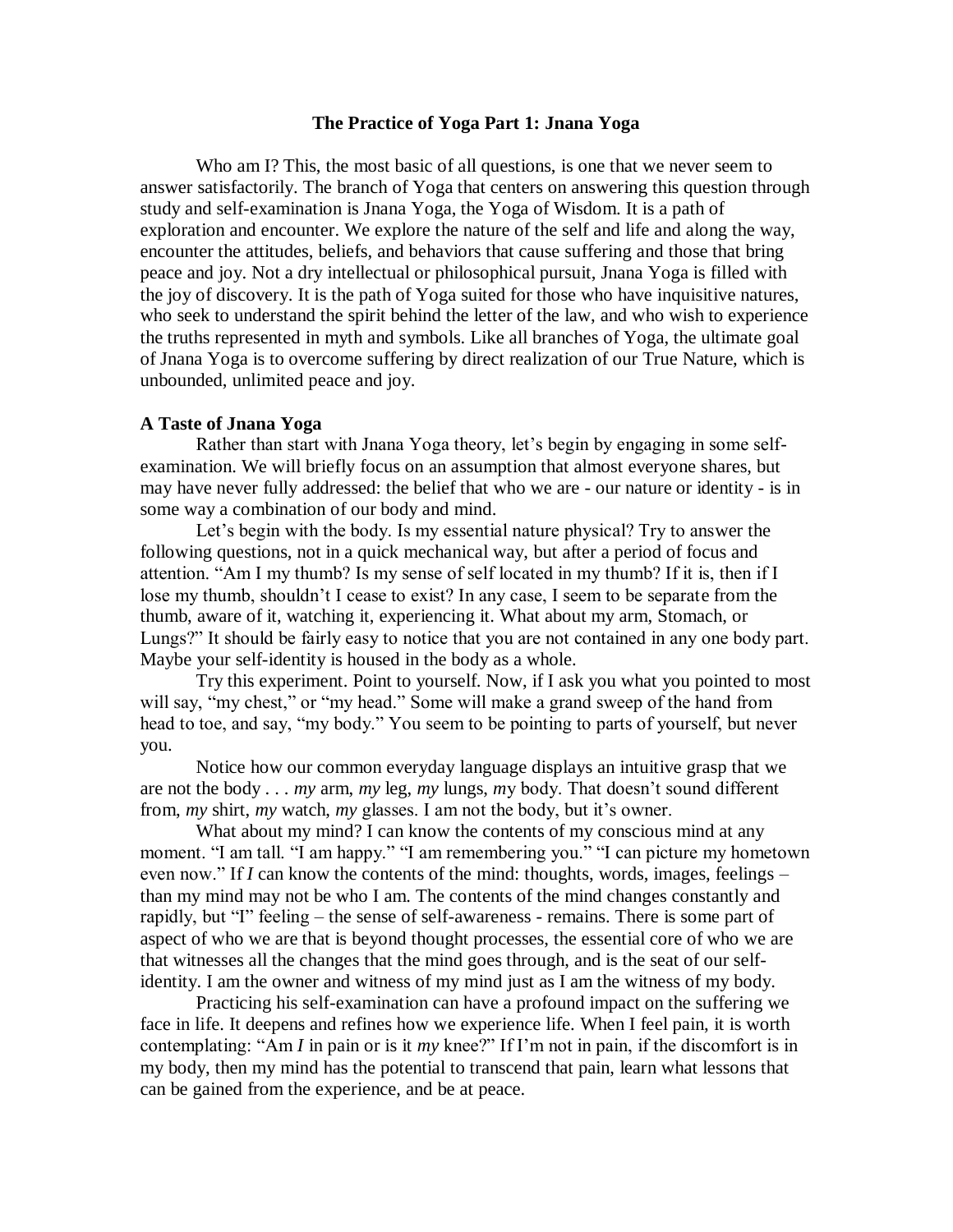The same is true for psychological pain. Am *I* unhappy, or angry or fearful, or is it *my mind* that is experiencing all these emotions? If I can rise above the sorrow, anger, or fear by not misidentifying it as me, I will gain the clarity, strength, and creativity to find my way through the pain, wiser and at peace.

## **The Self**

If we are not the body or mind, who are we? We are pure, unlimited, eternal consciousness. It"s not just an expanded version of everyday consciousness, like switching to a wide-angle lens. This is awareness with no bounds. It is not limited to space and time or any name or form.

This unbounded consciousness could just as correctly be called love, peace, joy, truth, or God. Words can only give us a hint of It. Even adding all the words together still only gives us a vague glimpse into the transcendent truth of this Cosmic Consciousness. Sacred texts call this transcendent reality by many names, but perhaps the most personal is the Self (*atman*). These same texts declare that this Self is "nearer to us than our own hearts." The Self is the eternal witness of not only the body and mind, but of all there is. It is always awake, witnessing every experience – every situation, thought, and feeling. Nothing, conscious or subconscious, is unknown to It. Because it is beyond the reach of suffering, those who have directly experienced It, declare that this Self is unshakable peace and joy.

There is only one Self that is the ground, or stuff of Creation. Everything – our bodies and minds, included – are waves in an infinite ocean of consciousness. Waves are not separate from the ocean, nor are they objects in the ocean. They don"t fear each other and there is no dread of injury or death. Small waves aren"t jealous of their larger sisters and brother waves. It's all H2O - the ocean and waves are one. In that oneness, there is harmony of purpose. All movements of the ocean are meaningful. We are waves of consciousness that are one with the infinite ocean of consciousness that is the Self. Where Oneness is experienced, there can be no fear, envy, or suffering. Instead, there is harmony, peace, and joy.

Hearing this truth isn't enough to erase our anxieties. We need to open our minds to insights that lie outside the box of our normal perception and conceptions.

#### **The Problems Caused by Misperception**

Our experience and understanding of life and who we are is determined by our beliefs and perceptions, the accuracy of which are governed by the condition of the instrument of perception, the mind.

Life can be a heaven or hell depending on the clarity, focus, and objectivity of our mind. If we walk into a dimly lit room and see a coiled shape in the corner, we might bolt in fear. A snake! Our heart beats faster. Blood pressure rises. Adrenaline pours into our bloodstream. Run! Later, our brave friend comes to chase out our unwelcome intruder. Peeking into the room, she turns on the light. It isn't a snake after all. It was a coiled rope. What a relief! And . . . what an embarrassment! There was never any danger. Yet, our bodies and minds reacted exactly the same as if were faced with a reptilian threat. Perception – in this case, a false perception - determined our reality. This misperception could only take place in a dimly lit room. In the darkness, we see neither snake nor rope. In the light, the rope's identity is evident. In the same way, when our minds are totally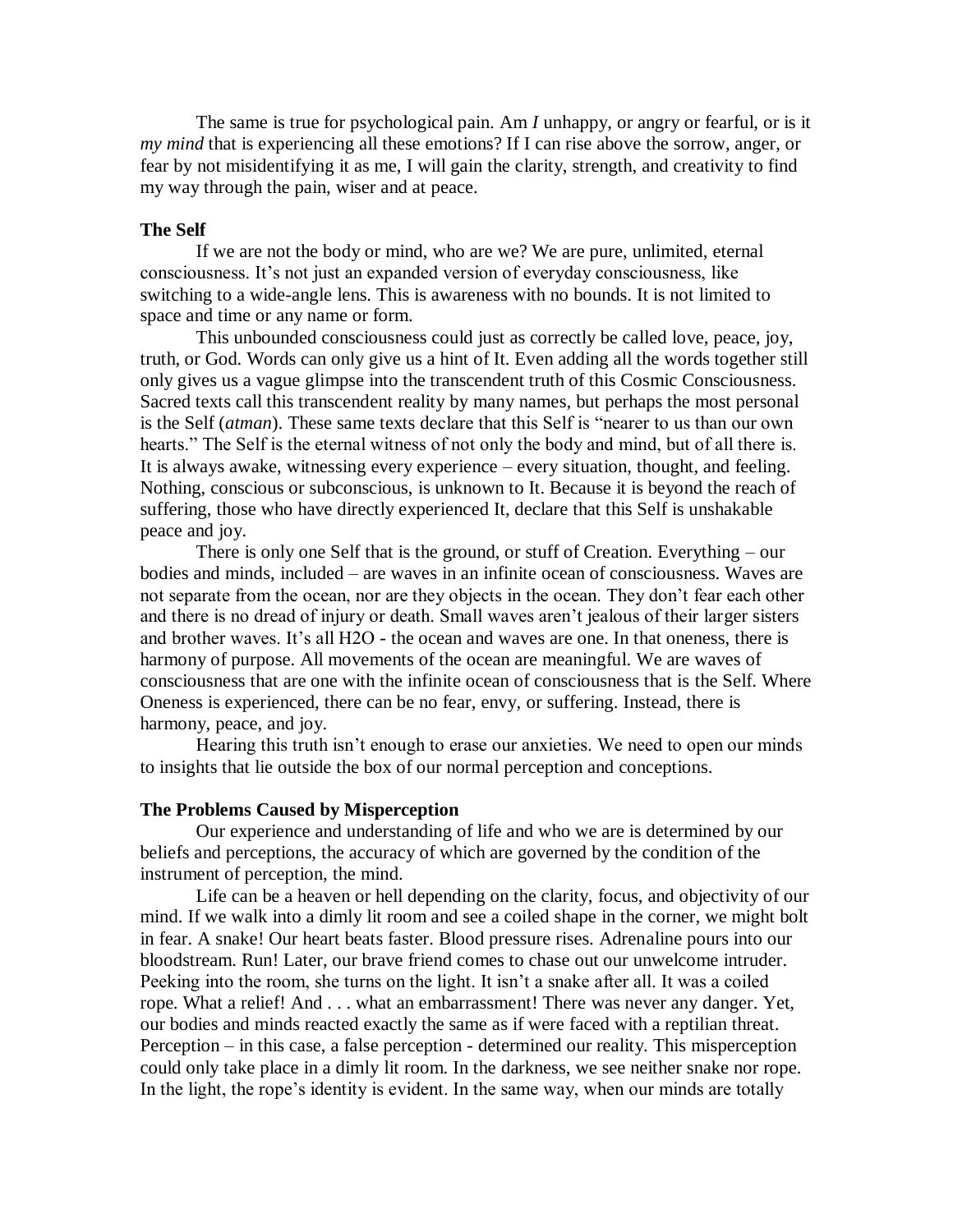oblivious of the Self, we don"t recognize spiritual truths. In full light, we see that there is nothing to fear. But when the mind is partially awake, it is subject to the distortions and obscuring power of ignorance and egoism.

Misperception causes a lot of problems in life. How can we navigate the unexpected twists and turns of life if we can"t clearly perceive storm tracks, currents, or sandbars? Even worse, we can't properly guide the movement of our ship since we haven't yet connected with the captain, the Self.

The most fundamental misperception (*avidya*), the one that gives birth to all others, is the misperception that we are simply a body and mind. As long as this basic ignorance remains, we will run from what we think will bring us pain and run toward that which we believe will bring happiness or peace. All the while, that which we seek is in us as our True Nature. In order to help bring order to the chaos of ignorance, we should first examine the phenomenon of perception.

## **The Phenomenon of Perception**

For perception to take place, three factors are needed: a *perceiver* (the mind), an object that is *perceived* (made known to the mind), and *perceiving*, the act that connects the mind to the object of perception (the act of becoming aware of). You could also substitute the words, knower, known, and knowing.



Examples: **I** (perceiver), **smell** (act of perception) a **flower** (object of perception). **I** (perceiver) **throw** (act of perception) the **ball** (object of perception). **I** (perceiver) **am** (act of perception) **unhappy** (object of perception).

The above diagram presents a tidy picture of perception. The mind, as the knower, illumines the process of perception. It is aware of the object (or event) that is known as well as the act of knowing. But this scenario is not complete. What's missing is the answer to this question: how the mind know that it knows? We sniff the flower and are aware of the fragrance, the act of sniffing, and that it is *we* who are sniffing. But there is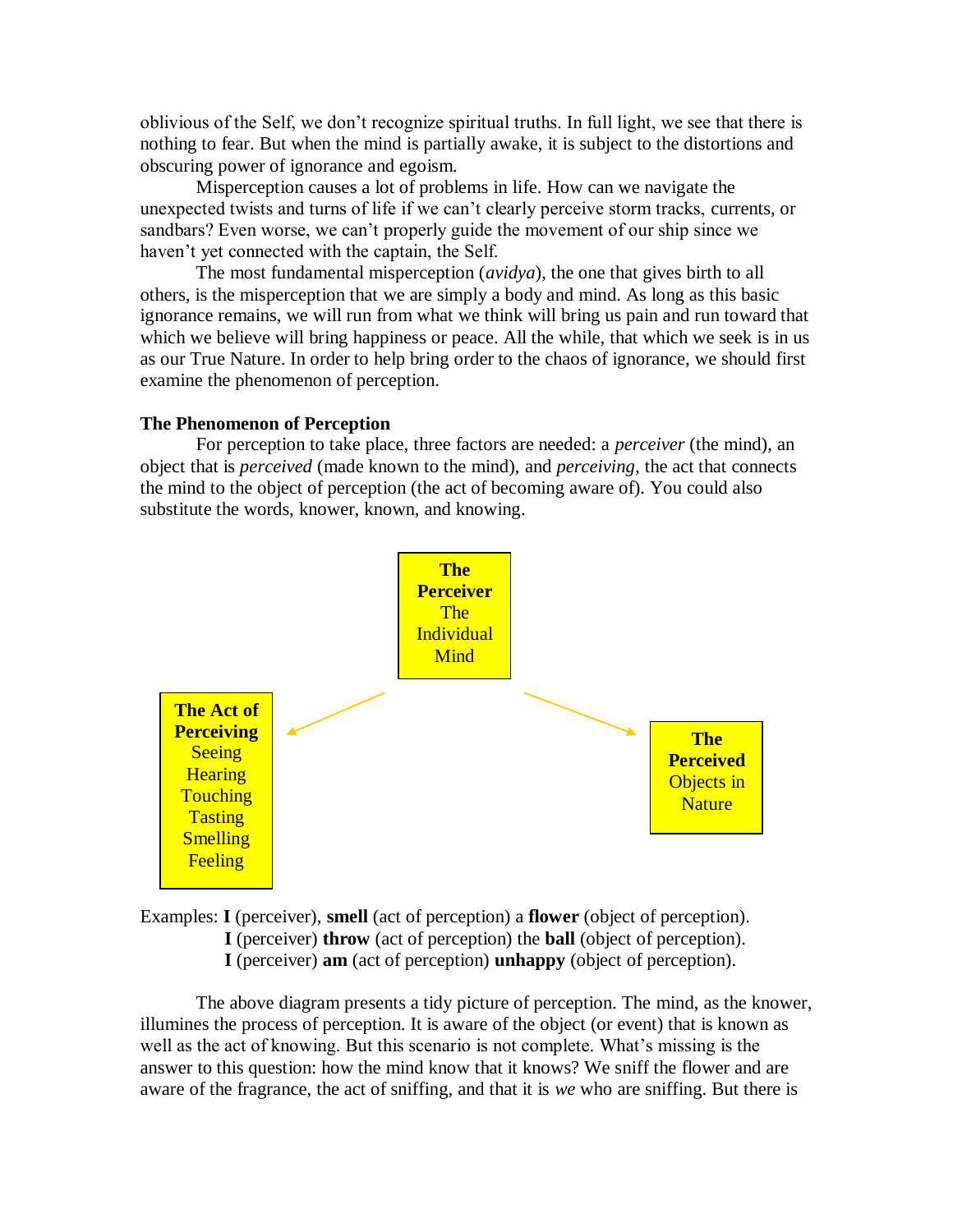another level of awareness. We *know* that we are aware of all three aspects of perception. I am not only aware of the fragrance and the sniffing, but of the one who is conscious of the entire act.

There is something that witnesses my mind when it is happy, in pain, hungry, or in love. It is the true me, pure, unlimited, unconditioned awareness. It is the ground and center of my being, it is being itself.

Could it be that one part of my mind watches another? This isn"t a satisfactory answer. It still leaves us saddled with the same question, but with added complications. If one part of my mind serves as witness, watching the act of perception, who or what is it that is aware of this watching? If I hypothesize a third part of the mind to watch the second, I begin to sink into a quicksand of consciousness. Ultimately, we would end up with countless mind-parts watching each other. If this were true, rational thought would be complete chaos, and I would have no reliable place to store memory where it could be accessed. It would be like living in a house with infinite closets. How could I ever find the winter gloves I put away last Spring?

There must be some part of us, deep, subtle, and unchanging, that simply witnesses. This witness is the Self, pure consciousness.

# **Sat - Chit - Ananda**

The Self is Pure Consciousness, and although it is the source and substance of all creation, it is not limited to Creation. It is unknowable by reason, though it doesn"t contradict it. Still, our minds look for words that can point us in the general direction of this highest reality. There are three words that have traditionally been used to contemplate the Self: *sat* – *chit* – *ananda*, existence, knowledge, bliss.

Our understanding of this threefold designation starts with existence, *sat*. I exist. You exist. Your cat exists. Your doormat exists. Figments of our imagination exist. Existence is the common factor at the core of every material, energetic, and psychological reality in the universe. The Self is existence itself.

The next word is, *chit*, knowledge or awareness. It suggests to us that the nature of existence is awareness. Not awareness *of* something, to be aware of something means that consciousness would be limited. If awareness were restricted to objects and events only, it would be also limited by time and space. The flower and I must share the same time and space for me to catch its fragrance. But chit should be understood, and can be experienced as having no limitations. but as the essence of everything - the only ingredient in objects and events in the universe.

Pondering such subtle truths as existence and awareness may make them seem remote, but they are not. They are the most intimate of all realities. Consider this: every thought, every sentence we speak, every action, is based on the presence of both existence and awareness. It's reflected in our everyday language as, "I am." "I am a child. "*I am* a young adult". "*I am* old."

"I am" not only expresses both existence and awareness, it affirms the profound truth about who we are: we are existence or being itself and the most fundamental nature of existence is awareness.

The third word in this three-word formula is *ananda*, usually translated as bliss. Bliss defines the goal of spiritual life: unchanging, unbounded bliss.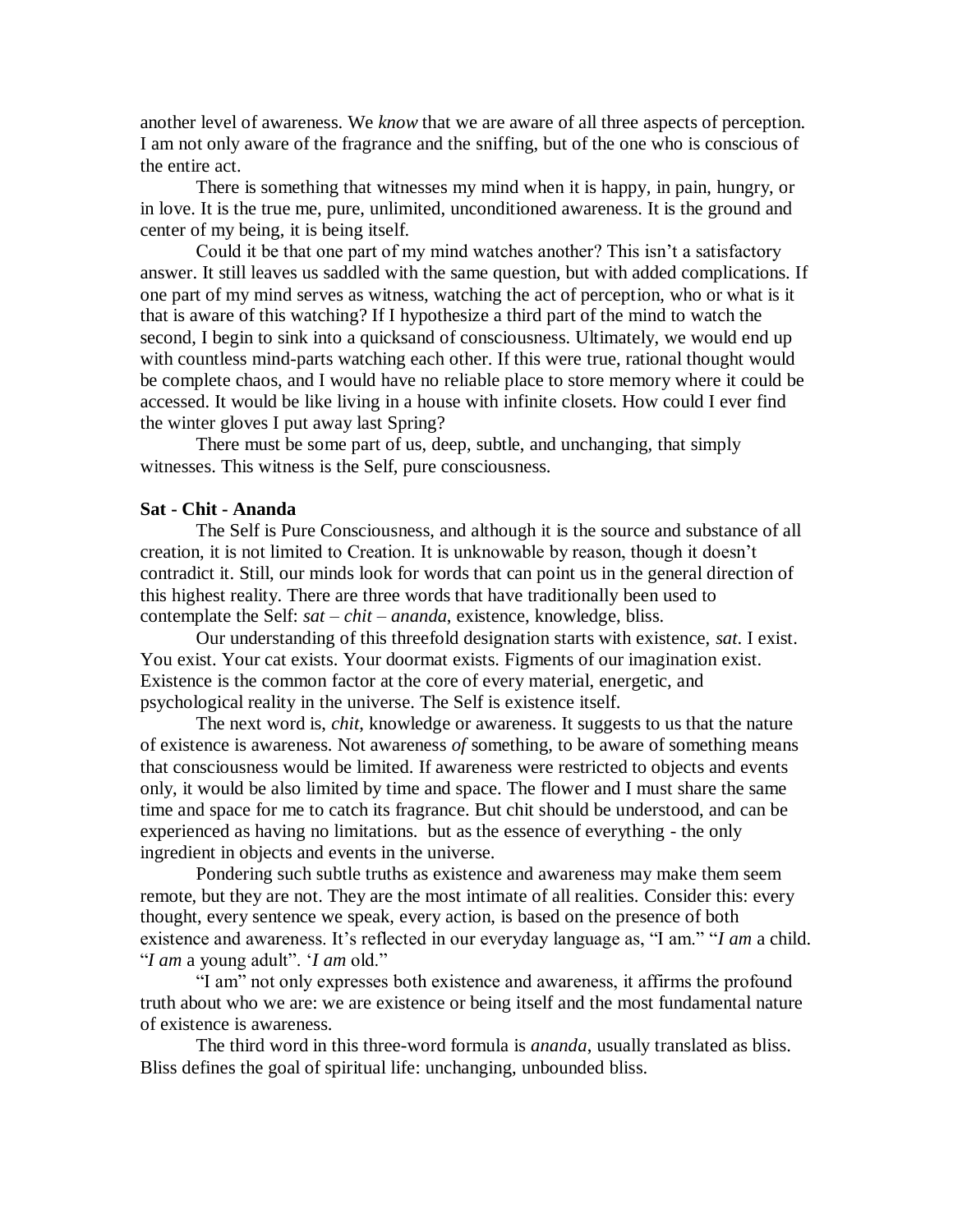Ananda is not just a super-happy state. It can never be the result of getting all the things we want in life, no matter how grand. Ananda suggest fullness, completeness, the lack of nothing. It is not an excited state of happiness, like being the guest of honor at a incredible surprise party. Ananda is what we experience as the culmination of human existence. On a relative level, all of creation is moving, inextricably, invariably toward ananda; to a fulfilling and completely satisfying end state – the closure of all closures. For us, that means Self-realization, enlightenment, the end of all our suffering.

Ananda is the most natural of all experiences. It is what we have been looking for forever. Not an emotion, it is something vaguely like returning to the comfort, familiarity, and security of home after countless lifetimes of struggle. It is our source. It is where we belong. It is where every fiber of our being knows pure rest that no suffering can invade or disturb.

Sat – chit – ananda. That is who we are. Our Self is being itself, it is awareness, and it is the state of complete fulfillment.

# **The Jnana Yoga Path to Self-realization**

The Self cannot be shrunk to fit the mind. It cannot be grasped by logic. But it can be reflected in a peaceful clear, and one-pointed mind. This is the same principle that Jesus expressed as, "Blessed are the pure in heart, for they shall see God." The great sage, Patanjali teaches the same truth in different words: "Stillness of mind is Yoga. Then we rest in our True Nature." Know the knower and be free. Now we can correct our perception diagram to more accurately represent the truth.

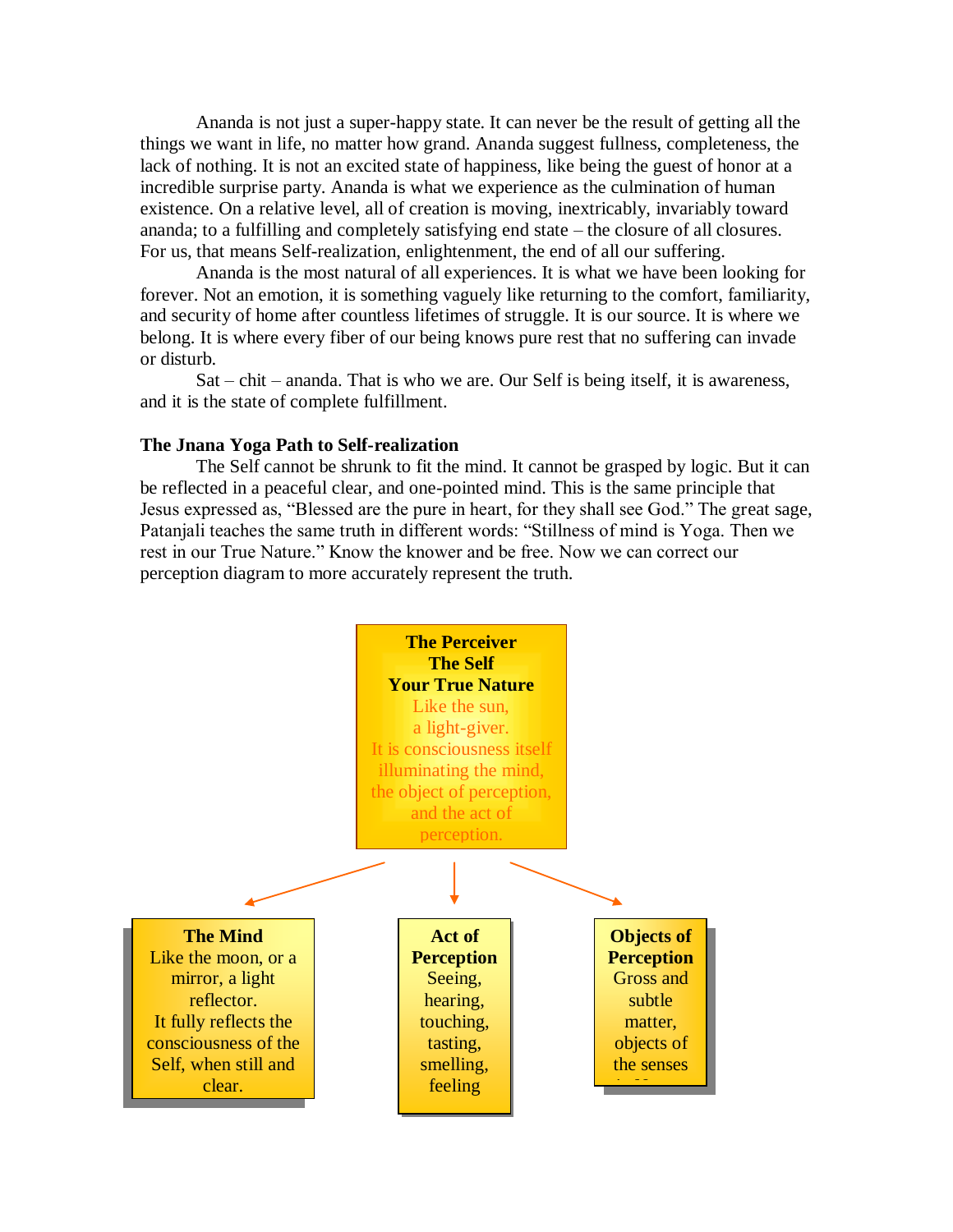The above diagram shows that it is the Self – not the mind - that is the perceiver and that It illumines the mind as well as the entire process of perception.

The Self can never be the object of perception since it is always the perceiver. It makes perception possible by appearing as the names and forms of Nature and by shining its awareness on the mind. The mind, itself a part of Nature, has no awareness of its own. Its consciousness is "borrowed" from the Self just as the light of the moon is "borrowed" from the Sun.

A clean, undistorted mirror, can reflect the Self in all its fullness, just as a raindrop can reflect the entire globe of the sun. When we meditate, we turn our minds away from the *objects* of perception and the *process* of meditation, to the unchanging awareness within that has been illuminating our minds all along.

At the beginning of this article, we experimented with a bit of Jnana Yoga style meditation. It was a form of self-analysis based on answering of questions, such as "Am I my body." The asking of these questions and the examination of "stock" answers is very useful, but does not express the deeper levels of Jnana meditation. As the mind probes the depths of anything it focuses on. Over time, as the meditation progresses, deeper, new vistas emerge. Subtler questions present themselves. "Who is it that"s asking these questions? What part of me is asking, and what part is aware of the asking? Where do these questions come from, anyway?"

The focus of attention gradually and naturally shifts to awareness itself. At this point, the jnani goes beyond the question and answer exercise and begins to cultivate a state of mind that is completely silent and receptive. The mind becomes an intense, alert, unwavering listener, patiently observing consciousness. Gradually the intuitive truths that precede thoughts, words, and images are revealed. It is a way of knowing that is direct, intuitive, and transcendent. Ultimately, the perceiver – the Self - stands alone, unfettered and unconditioned. That is what is called enlightenment.

The jnani has gone from questioning to observation. The mind continues its exploration, going deeper and deeper until it has reached the limits of reason. The mind has surrendered all conceptions of life and self and has become absorbed in the Self, Selfrealization. It's something like hearing about the delicious taste and texture of a banana all our lives. Our strongest wish is to taste it. We study, meditate, and imagine the greatness of a banana, but we can"t know it until we experience it. When we finally take our first bite, it is not an experience governed by logic or philosophy. It is pure and direct. Only when we have this direct taste can we say we know a banana. The same is true for the Self. It needs to be tasted.

The path of Jnana Yoga is certainly not limited to this form of meditation or selfanalysis. Jnanis" minds are continually on the search for what is changeless within what changes. They strive to have the mind in the present and free from biases. The jnani"s mind - patient, clear and strong - doesn"t jump to conclusions, but considers consider every aspect of a situation before acting. When problems or conflicts arise, they look to themselves first to find how they have contributed to uncomfortable or unproductive behaviors or situations. Their minds remain open and humble, always seeking to learn and grow. They carefully study sacred texts and observe nature, seeking to uncover the reason behind anxieties and fears as well as understand the source of joy and peace. Since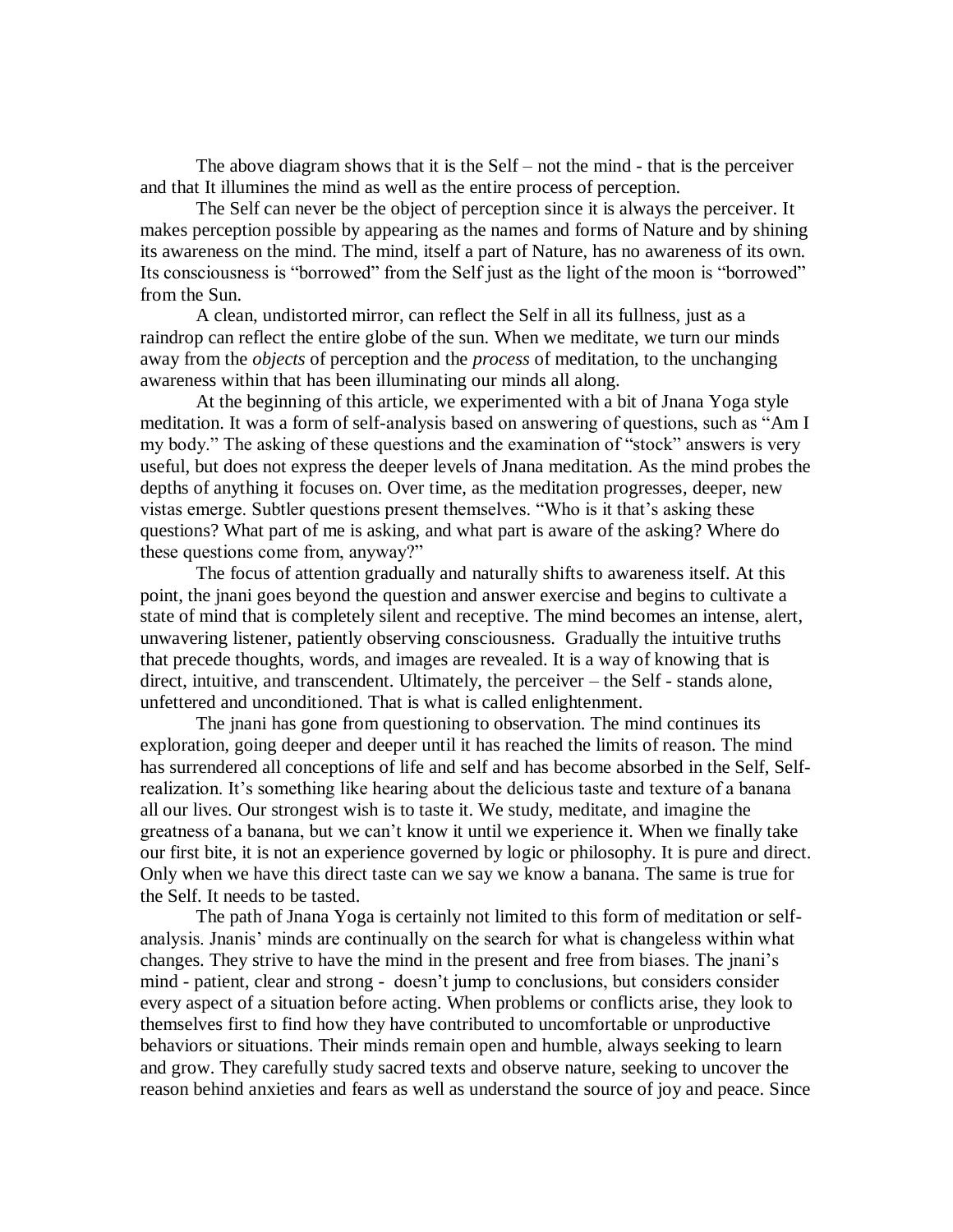no philosophy or set of beliefs can contain the Self, the jnani respects every path as valid and as a source of knowledge and inspiration.

## **Jnana Yoga, Karma Yoga, and Bhakti Yoga: Incompatible?**

It might seem that the path of Jnana Yoga is pure intellect  $-$  a path of emotionless Yoga where the intellect and learning provide certainty and clarity. This is far from the truth on several levels. First, is that the path of Jnana Yoga is *not* marked primarily by collecting or constructing clear, unchanging principles and mountains of quotes from many sacred texts. Instead, it is a process of breaking down the certainties held by the mind. Second, not only is there no discrepancy between Jnana Yoga and the devotion of Bhakti Yoga and the selfless service of Karma Yoga - they complement each other.

The danger of Jnana Yoga is that when our minds think that they have solved the puzzles of life and have arrived at enlightenment, all we have accomplished is the replacing one faulty concept with another. It might be a more refined concept, but concepts however lofty, are not reality. Pure intellect alone often leaves us with ideas of self and life that are false or incomplete. Intellect needs to be challenged, refined, and tested. That"s where Bhakti and Karma Yoga come in.

Although it is not necessary to believe in God to practice Jnana Yoga, prayer and worship can form a vital part of the practices of a jnani. With a clear understanding of the power and use of symbols, and knowing the mind"s need to reach out beyond the confines of everyday life to connect with a transcendent reality, the jnani can profit by devotional practice. Practices such as prayer, chanting, and worship help lift the mind out of ingrained ways of thinking and being. Devotion should be understood as another way of learning and knowing.

Karma Yoga, the Yoga of selfless service, is how we test and refine ourselves. There is no substitute for the learning gained through mindfully engaging in the experiences in our lives while trying to do good without expectation of any personal reward. We can believe in generosity, but how do we know how deeply this virtue has settled into our hearts until we are faced with a temptation to abandon it? We can believe that we love everyone, but how strong that love is remains unknown to us until we are faced with someone who pushes all our buttons. Emotions like disappointment, confusion, and anxiety are powerful indicators that we are not yet established in the realization of the Oneness of the Self. These disturbing feelings nudge us out of complacency and point to where our limitations lie.

#### **Come Home**

The Self is called our *True* Nature because it is changeless. Whenever we look to anything that changes for happiness, we will be disappointed one day or other. We put forth effort to find fulfillment in possessions, name, and fame, but it never really works. What we gain doesn't provide the anticipated fulfillment. Sometimes it does but only for a while. Other times what we have gained may change in an unsatisfactory way, or we may change, either way, the happiness vanishes. Things that are by nature, transitory simply are not capable of giving us unshakable happiness.

Yet, this material universe is not the enemy of happiness. On the contrary, it is our teacher and friend. It exists to teach us that it cannot give us the permanent happiness we seek. Once we understand the limitations that the world can provide, we can grow beyond